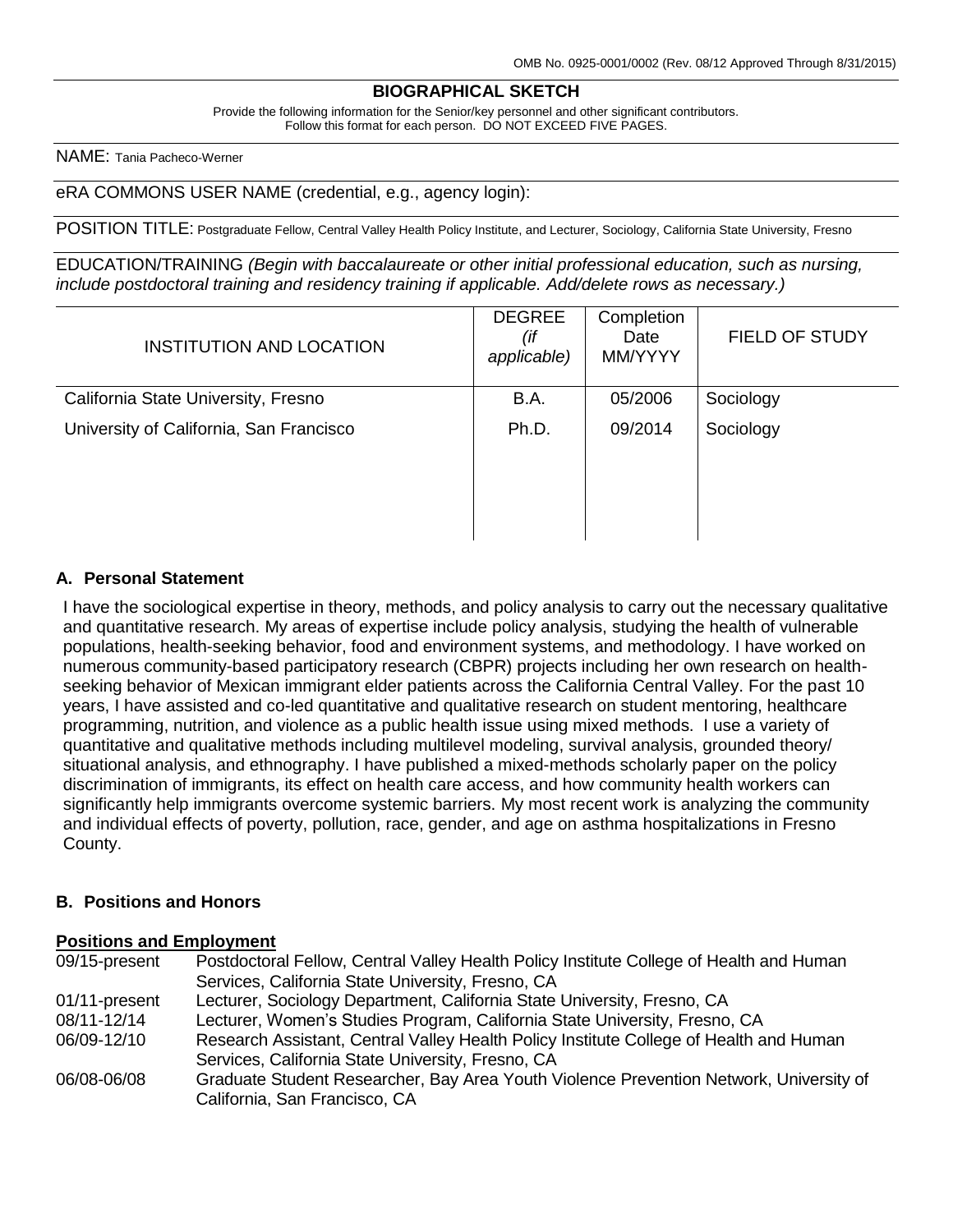## **Selected Other Experience and Professional Memberships**

| 2007-Present | Member, American Sociological Association                          |
|--------------|--------------------------------------------------------------------|
| 2015         | Faculty Research Mentor, College of Social Sciences Honors Program |
| 2010-2011    | Fellow, Roots of Change                                            |

# **Honors**

2013 Virginia Olesen Dissertation Award at University of California San Francisco

# **C. Contribution to Science**

- 1. My early publications document the need to do policy analysis while tracking the impact on the individual. The first publication found that when looking at a policy to reduce violence sought to implement initiatives in a variety of sectors, reduction in violence was only as strong as the funding, level of commitment from leadership, and enforcement codes attached to the initiatives. This was one of the earliest evaluations that attempted evaluated an initiative looking at violence as a public health issue. Later publications trace the policy impact of health insurance access policies and mandates at the individual level for Mexican immigrants, both documented and undocumented. The research demonstrates that restrictive policies on access and funding for facilities that serve the underserved lead to a personal experience of being made to feel less-than, and that the systems are purposefully confusing. This research also demonstrated that using community health workers known as "Promotoras," participants were able to increase their selfefficacy and effectively navigate the systems to both attain medical insurance and receive care. It also added to the public health knowledge that having access to care goes beyond having medical insurance, and that coverage is not a guarantee of engaging with the medical system.
	- a. Pacheco T, Ramirez M, and Capitman J.A. (2012). Policy barriers to healthcare access fuel discriminatory treatment: The role of Promotoras in overcoming malos tratos. Journal of Ambulatory Care Management, 35(1), 1-12. PMCID: 22156951
	- b. "Promotoras: Lessons Learned on Improving Healthcare Access to Latinos" with John A. Capitman, Mariana Ramirez, and Alicia Gonzalez. Fresno, CA: Central Valley Health Policy Institute. January 2010
	- c. "Undocumented Latinos in the San Joaquin Valley: Health Care Access and Impact on Safety Net Providers" with John A. Capitman and Diana Traje. Sacramento, CA: California Program on Access to Care. August 2009.
	- d. "Violent Crimes in Alameda County: A Six Year Trend Report" with Howard Pinderhughes. Oakland, CA: Alameda County Public Health Violence Prevention Data and Evaluation Subcommittee. July 2007.
- 2. This study building on a pilot study of older Mexican immigrants in the California Central Valley found that focused on the conceptualization of health, illness, risk and prevention. The dissertation work continued this conceptualization data gathering and mapped the health seeking process of elder Mexican immigrant men. Through 20 in-depth interviews I found that while active in their own self-defined health regimens, participants rely on women to help them navigate the United States healthcare system. The principal contribution of this work is that autonomy, rather than wellness or health, drove the decision-making of whether or not they sought medical care or adhered to chronic disease management. They saw themselves as adhering patients, did not have overarching negative sentiment about the healthcare system, and yet did not adhere to screenings, lab work, and avoided seeking healthcare. Abstaining from health care or modifying prescribed health regimes was due to distrust of biomedical risk, and the labeling of sick as being an overall impediment to their autonomy. Their autonomy happened within the constraints of systemic barriers to health, economic stability, and a healthy environment.
	- a. Pacheco T. (2014). Autonomy in Health and Health Seeking Behavior among Older Mexican Immigrant Men in California's Central Valley (Doctoral Dissertation).

# **Complete List of Published Work in MyBibliography:**

**[http://www.ncbi.nlm.nih.gov/sites/myncbi/1vK3Ancr](http://www.ncbi.nlm.nih.gov/sites/myncbi/1vK3Ancr-vjAi/bibliography/46196986/public/?sort=date&direction=ascending)[vjAi/bibliography/46196986/public/?sort=date&direction=ascending](http://www.ncbi.nlm.nih.gov/sites/myncbi/1vK3Ancr-vjAi/bibliography/46196986/public/?sort=date&direction=ascending)**